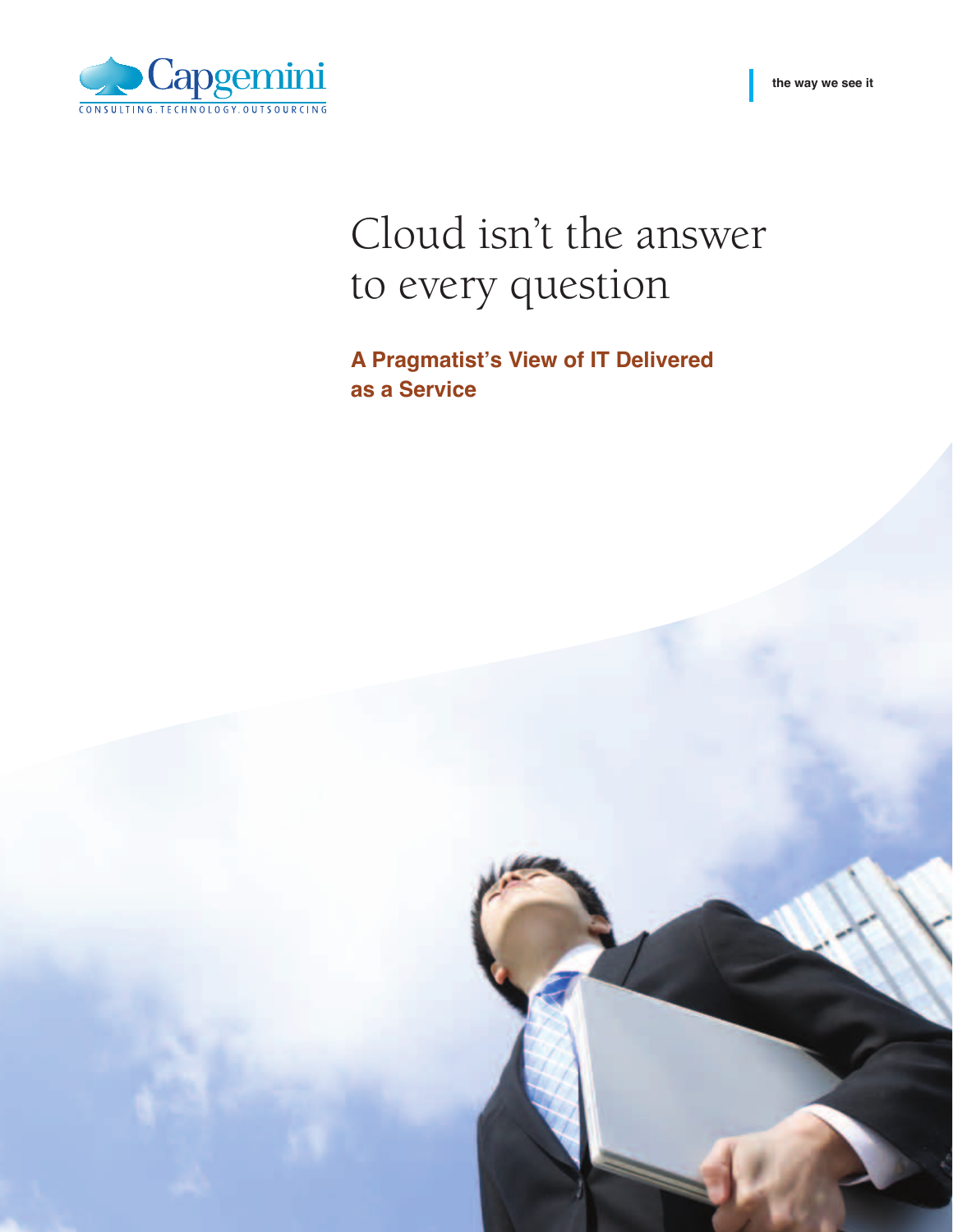## Contents

| 1 Abstract                  |                |
|-----------------------------|----------------|
|                             |                |
| 2 The Compute Continuum     | 3              |
|                             | $\overline{7}$ |
| 3 It's About the Apps       |                |
| 4 Cloud Service Integration | 9              |
|                             |                |
| 5 Summary                   | 11             |
|                             | 12             |
| <b>6 Recommendations</b>    |                |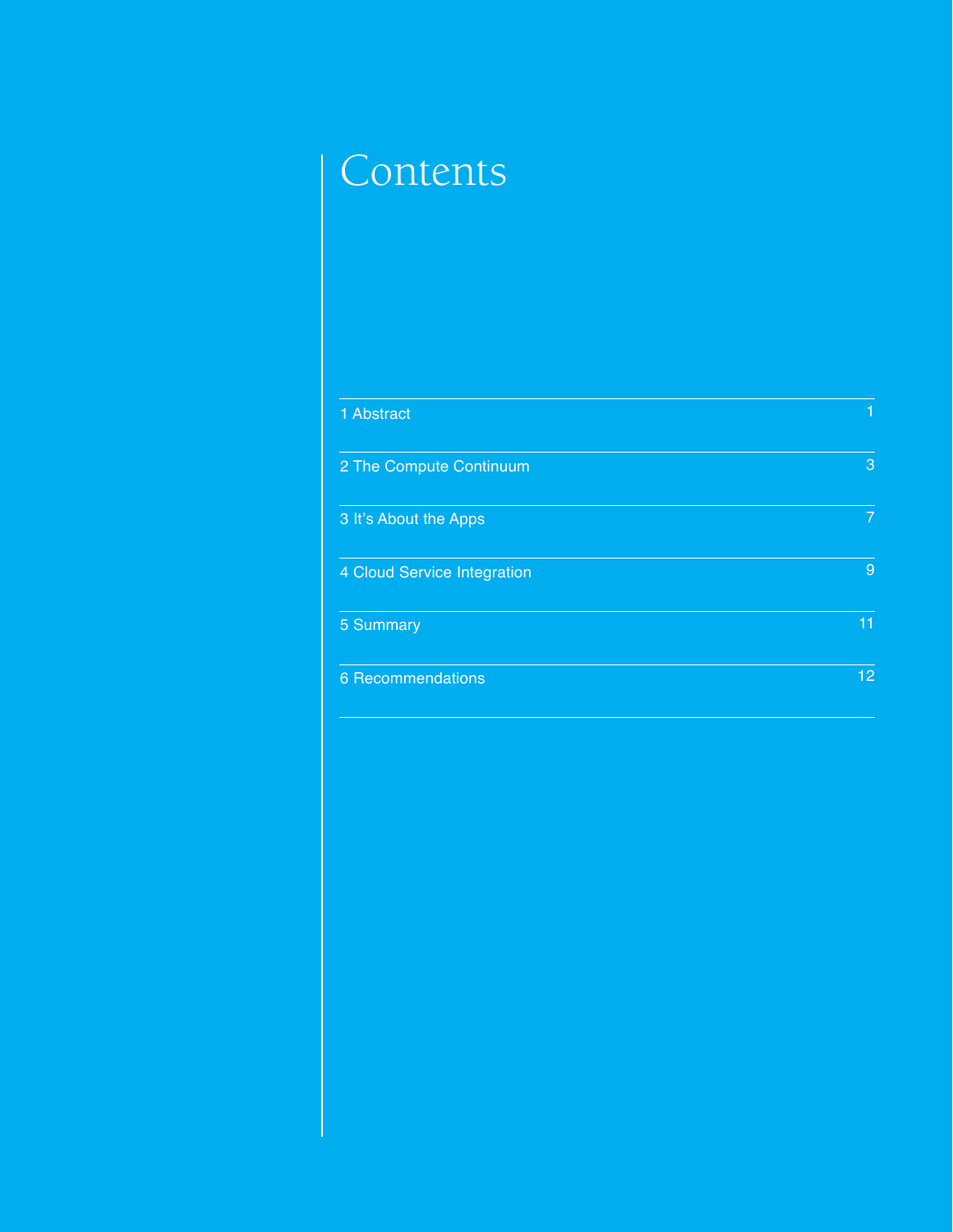### Abstract

Cloud is different from earlier shifts in the way that it is notably less about the technology and more about the business

This paper's purpose is to help readers consider cloud services in a pragmatic way that has relevance to today's IT landscape.

It seems like cloud marketing is everywhere and the hype means that even Corporate Boards are asking about 'this cloud thing'. In addition, the economic situation means that budgetary pressures are not easing and, all the while, the accessibility of cloud-based services means that user departments are increasingly procuring functionality directly. The sum of this is that cloud is different from earlier shifts in the way that it is notably less about the technology and more about the business. In this environment, objective engagement is the only way for IT departments to influence these initiatives.

Capgemini does not view cloud services as the answer to every problem. They are, however, sufficiently mature to be considered as part of the answer in most enterprise IT environments. Our 2008 paper 'An Early View of Cloud Computing', suggested that such services are an extension to rather than replacement for current delivery platforms. Two years of experience has validated that while the majority of cloud services still provide extensions to the existing IT landscape, in several areas of operation, cloud services have now reached a level of maturity and robustness where they can be considered as a direct replacement to current platforms. In practical terms, we see a Compute Continuum that runs from owned discrete assets dedicated to a function, through best practice in estate management, virtualization, consolidation, multi-tenancy, and eventually to public cloud in its truest sense.

In many ways, cloud is the culmination of several strands of technological progress that together represent the fulfillment of a much desired feature set. Virtualization is now a mature technology, industrialization has reduced manual intervention to near zero in the life of a virtual server with concomitant improvements in scale and quality, whilst automation and intelligence make systems self-governing within approved boundaries. From this, end clients benefit from:

- operational flexibility;
- quicker return on investment;
- avoidance of capital outlay;
- cost reduction;
- greener IT.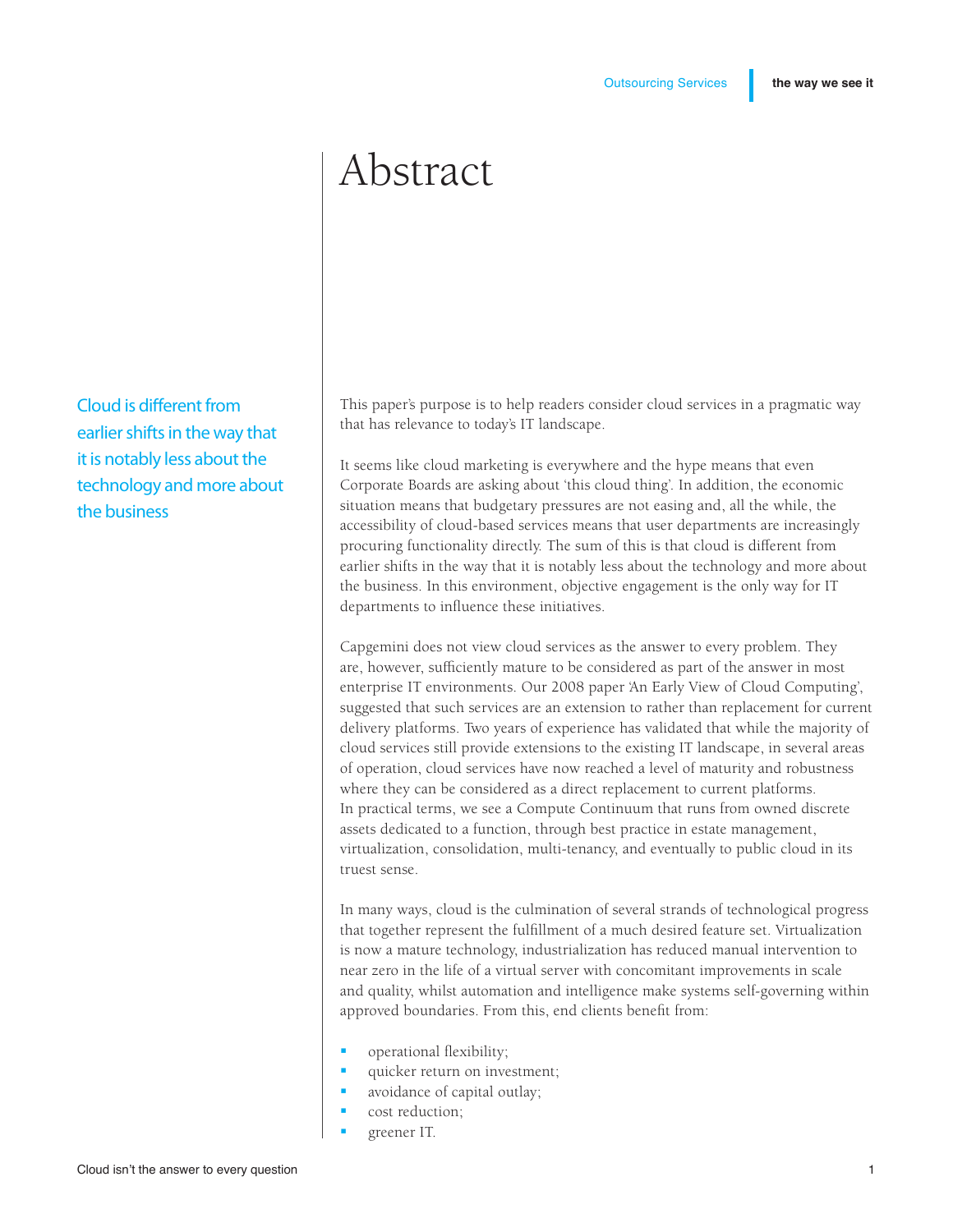Capgemini believes that cloud services have gone past their tipping point because we are receiving client invitations that may not specify cloud delivery but do require the associated benefits; in particular, avoiding capital expenditure, requiring flexible operations, seeking variable-use and consumption-based pricing. In the long term, even the best operational practices within single estates cannot meet these expectations. So, although big businesses want to build their confidence in the cloud through an evolutionary not revolutionary approach, their economic expectations make that evolution inevitable.

Capgemini strongly believes that cloud-based services offer our clients the opportunity to build powerful custom solutions from vendors' standard elements – in effect systems integration for the cloud model. Backing up our client-first approach and vendor-agnostic positioning called the Collaborative Business Experience™, Capgemini was the first global systems integrator to offer partnerships supporting both Google Apps and Amazon Web Services (AWS). We have since added specialists like Cordys, RightScale, Salesforce.com, Eloqua and Kognitio. These round out a cloud ecosystem bedded on powerful, mature alliances with Microsoft, Oracle, SAP, HP, IBM, Cisco, EMC and VMWare who are all developing their established portfolios to encompass cloud services specifically for enterprises.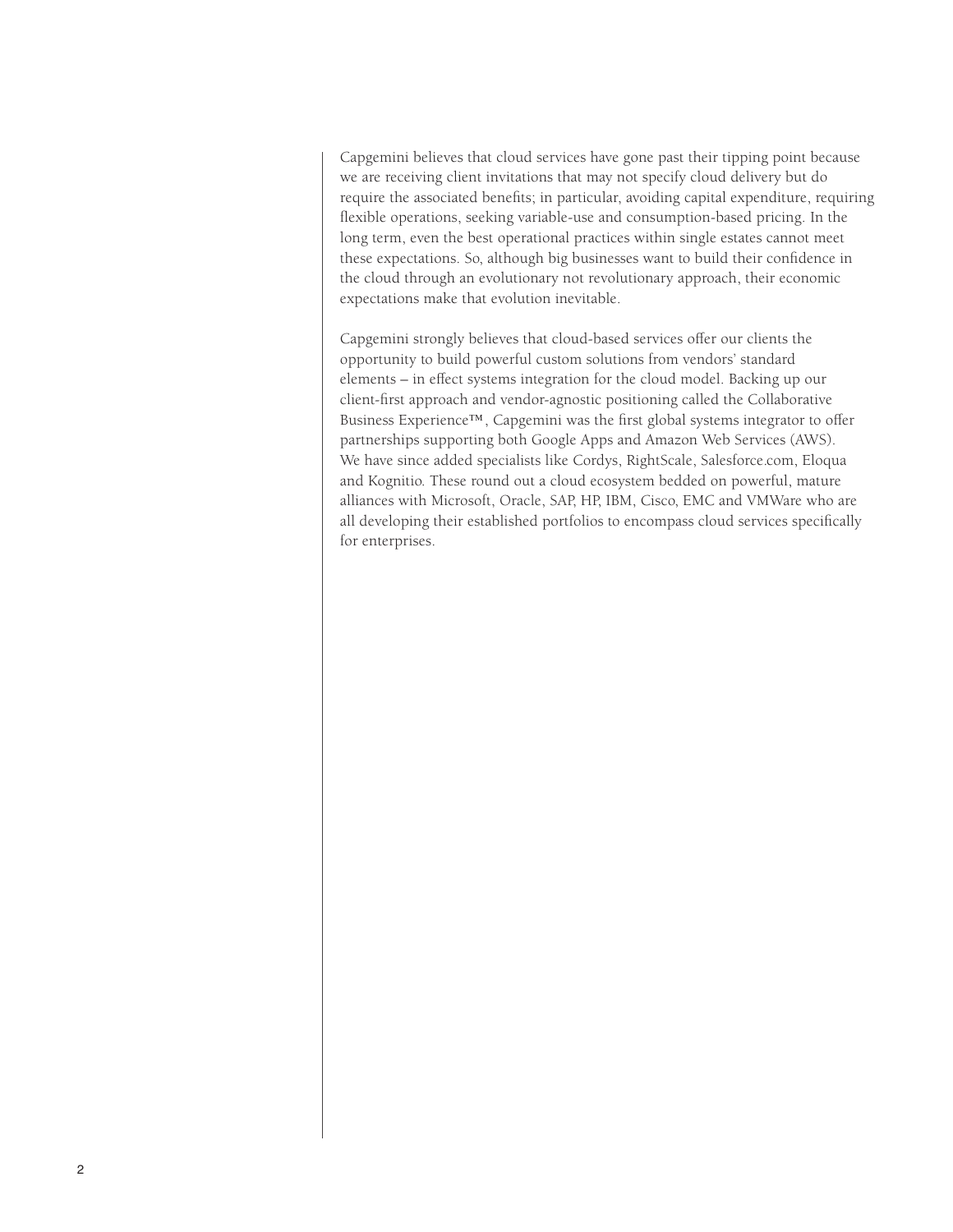### The Compute Continuum

#### **Not another definition**

Many papers, including previous ones from Capgemini, have tried to provide a definition of Cloud Computing. Consequently, there are many definitions and this paper will not add to the noise. The US National Institute of Standard and Technology (NIST) has a definition<sup>1</sup> that seems less controversial than most and provides a great starting point for further debate<sup>2</sup>.

In defining Cloud Computing, NIST lists five 'Essential Characteristics':

- on-demand self-service.
- broad network access (for the end purpose the Internet is not necessarily required),
- resource pooling (i.e. some form of multi-tenancy),
- rapid elasticity, and
- measured service (use-based charges);

three 'Service Models':

- Cloud Software as a Service (SaaS),
- Cloud Platform as a Service (PaaS),
- Cloud Infrastructure as a Service (IaaS);

and four 'Deployment Models:

- private cloud (private' refers to *use* by one organization, it does not have to be owned by or located on that organization's premises),
- community cloud (use by a group with similar requirements, e.g. support or security),
- public cloud, and
- hybrid cloud (the mixing of deployment models).

Clearly, when judged in those terms, many of the products on the market today look somewhat less than cloudy. Practically, it is unhelpful to make any assessment in binary terms as businesses will naturally want to pick and choose the characteristics that make sense to them. In addition, there is the question of granularity when assessing against these criteria. For example, does multi-tenancy have to mean different companies or just different billing departments inside the same company? It is because of this ambiguity that Capgemini proposes the Compute Continuum.

1 http://csrc.nist.gov/groups/SNS/cloud-computing/ 2 The Jericho Forum's "Cloud Cube Model: Selecting Cloud Formations for Secure Collaboration" is an excellent paper to further explore cloud models.

http://www.opengroup.org/jericho/cloud\_cube\_ model\_v1.0.pdf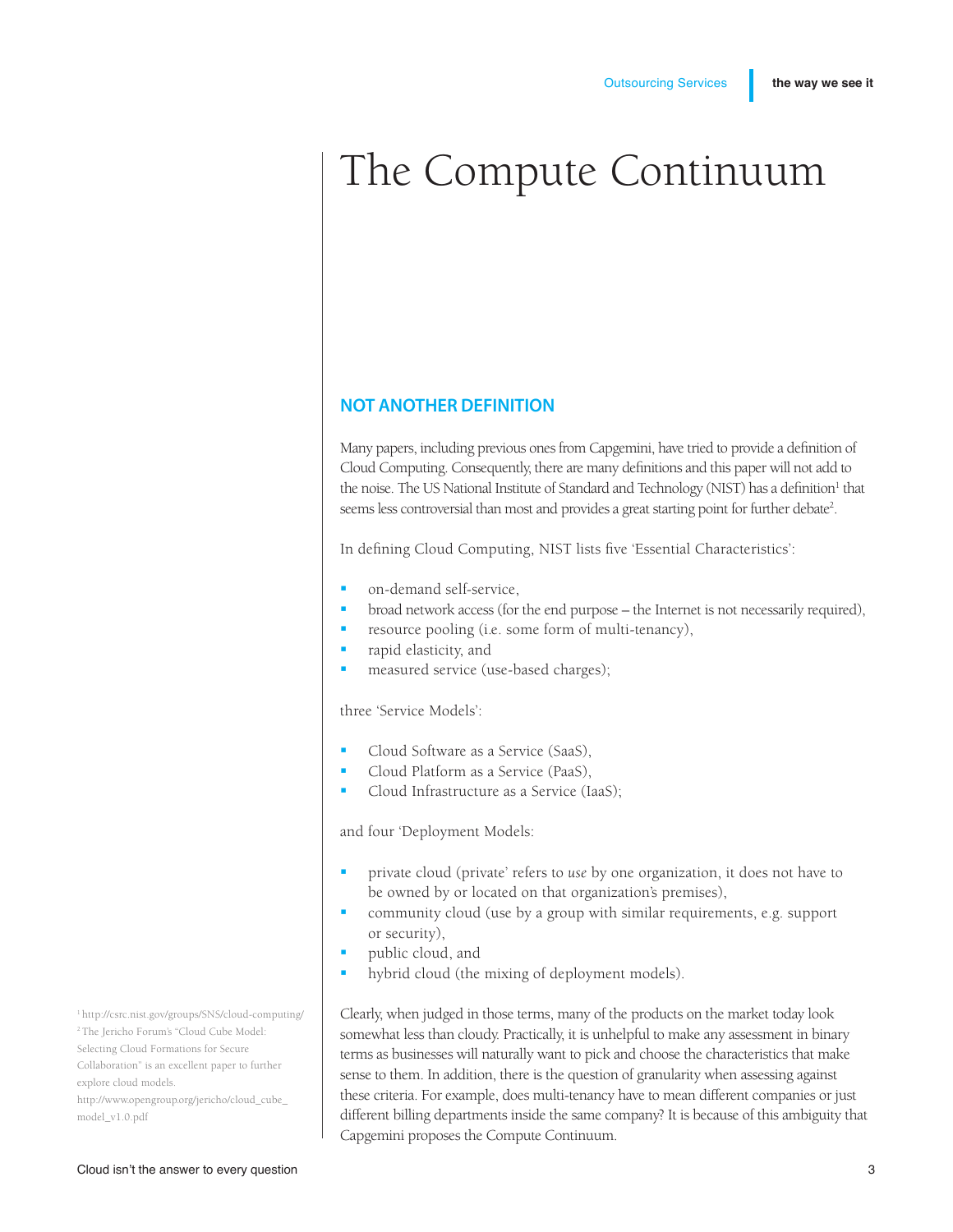

#### **THE Compute Continuum**

#### **SHift Right**

Presently, our clients have most of their resources concentrated to the left of the Continuum. Moving right, infrastructure becomes increasingly flexible, whether simply to run a more efficient estate or to enable application modernization.

The first step is the now well-established process of server consolidation through virtualization. As clients virtualize their compute, pressure rapidly grows to move further right by increasing the level of industrialization and automation; it simply makes no sense to build virtual machine (VM) estates with any other method than from a library of standardized, centrally maintained, high quality, master VMs. With that increase in tooling, some of the 'essential characteristics' in the NIST definition start to emerge – notably broad network access within the organization and the potential to provide on-demand self-service resources with use-based charging via some form of portal. With these services available, it is easy to see how many IT teams start to brand this as an in-house private cloud.

As noted by NIST, the fact that a service is private does not mean it has to be deployed in-house but only that it has to be used solely by one organization. Capgemini Outsourcing has been providing a virtualized server solution that looks very similar to this level of cloud for the last two years.

Tooling can be very expensive and not every organization can afford to build or buy-in their own fully capable cloud infrastructure. An alternative is to use a service provider who can deliver an enhanced capability through a shared management platform across dedicated compute and storage resources. These dedicated but external private cloud resources may offer self-management (autonomic computing), better billing granularity (down to the server hour or gigabyte of data), more managed machine types, a better reserve capacity and, of course, technical service desks that offer end users access to better support around the clock in different languages.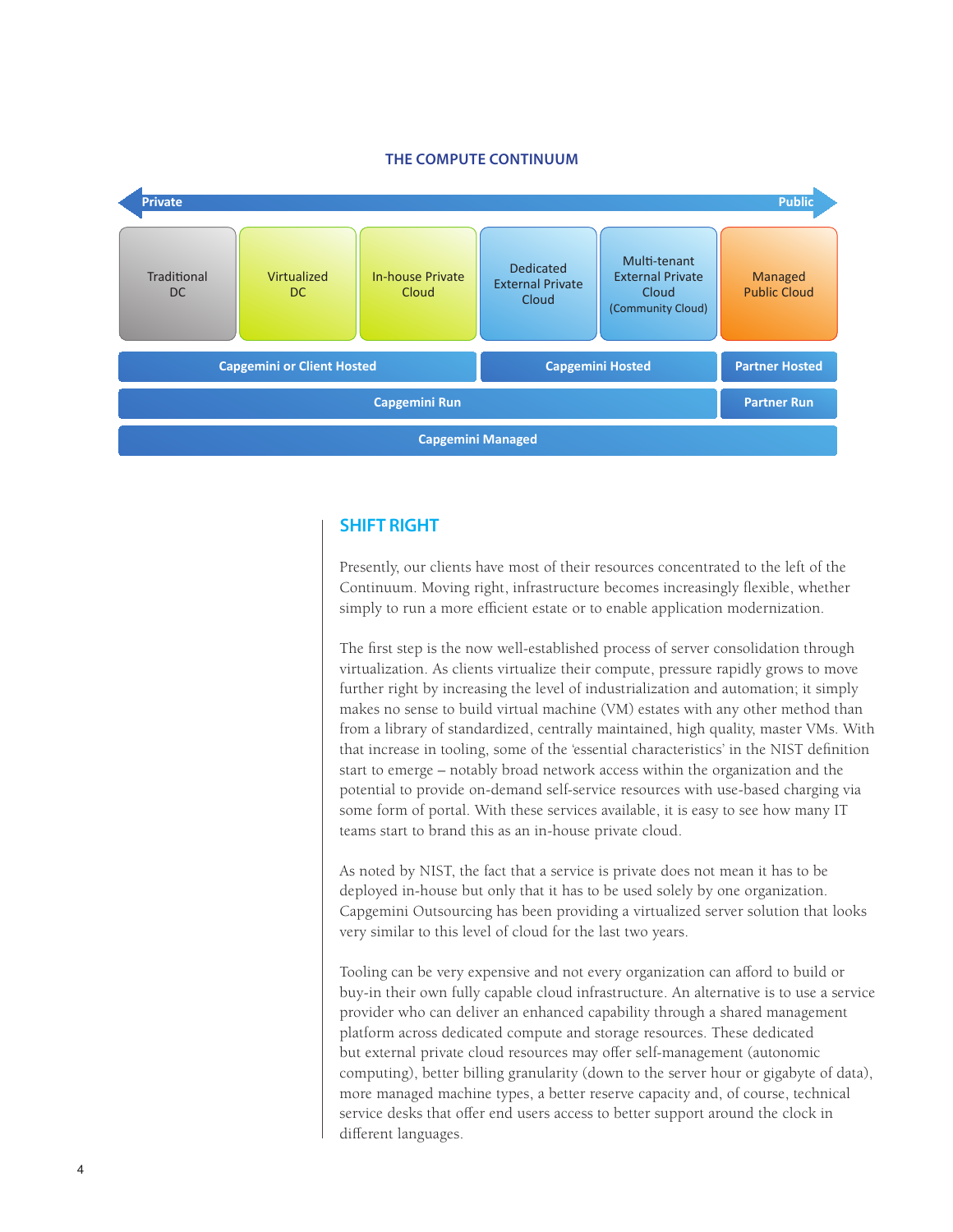There are typically two cost breaks in the process of 'shifting right' along the Continuum. The first is achieving critical mass in virtualization and the second is the mutualization of resources though multi-tenancy in either a private or public cloud. It is this second break that Capgemini is addressing now to meet client needs for a competitive, flexible platform. In NIST terms, the creation of a 'Community Cloud' within Capgemini data centers allows us to address requirements including privacy, location specificity in relation to legal jurisdictions, service and operational level agreements, and collocation with legacy systems. Along the Continuum, a multi-tenant private cloud is currently the best compromise of cost and trust for many clients as functionality builds out and operational enterprise experience of cloud services grows.

Of course, as first-to-market with key public cloud managed services, Capgemini advocates their use too. In our experience, most clients can put certain loads or functions onto these services today without having to turn current delivery models upside down. The trick, obviously, is to do so in a managed way whether the use is for production or the provision of sandboxed environments for business functions to use or test within.

By now, you hopefully have a good sense of what Capgemini means by the Compute Continuum and how the trend for systems is to Shift Right over time. There are three related points of finesse within this:

- 1. Hybrid solutions are inevitable. The nature of differing application and system requirements means that one size will not fit all. Consequently, complex IT delivery will see elements scattered along the Continuum with potentially some specialist services staying on-premise indefinitely, others to a private cloud, while the core front and back-office functions transfer to a public cloud footprint.
- 2. Different types of services will Shift Right at different rates. CRM, messaging and people management all have great traction in the SaaS space today and are rarely hosted privately but instead use the massive scale of key cloud vendors. At the base of the NIST Service Model stack, IaaS is well developed and offers incredible flexibility with aggressive commercial terms. In a sense, the limitation on these virtual infrastructures is imagination because of the open, flexible elements available for developers to build stacks on. It is worth noting that IaaS solutions have to lead ahead of cloud applications though; it is impossible to build dynamic applications without an equally flexible infrastructure. Of the three NIST models, it is the possibilities offered by PaaS that remain intriguing. Clients like the idea of porting code and data rather than whole architectures but the rapid evolution of these services tends to push our clients towards evaluation rather than implementation; they need stability to plan against and to be sure that they aren't spending money solving challenges that the vendor will bake into their offer in short order.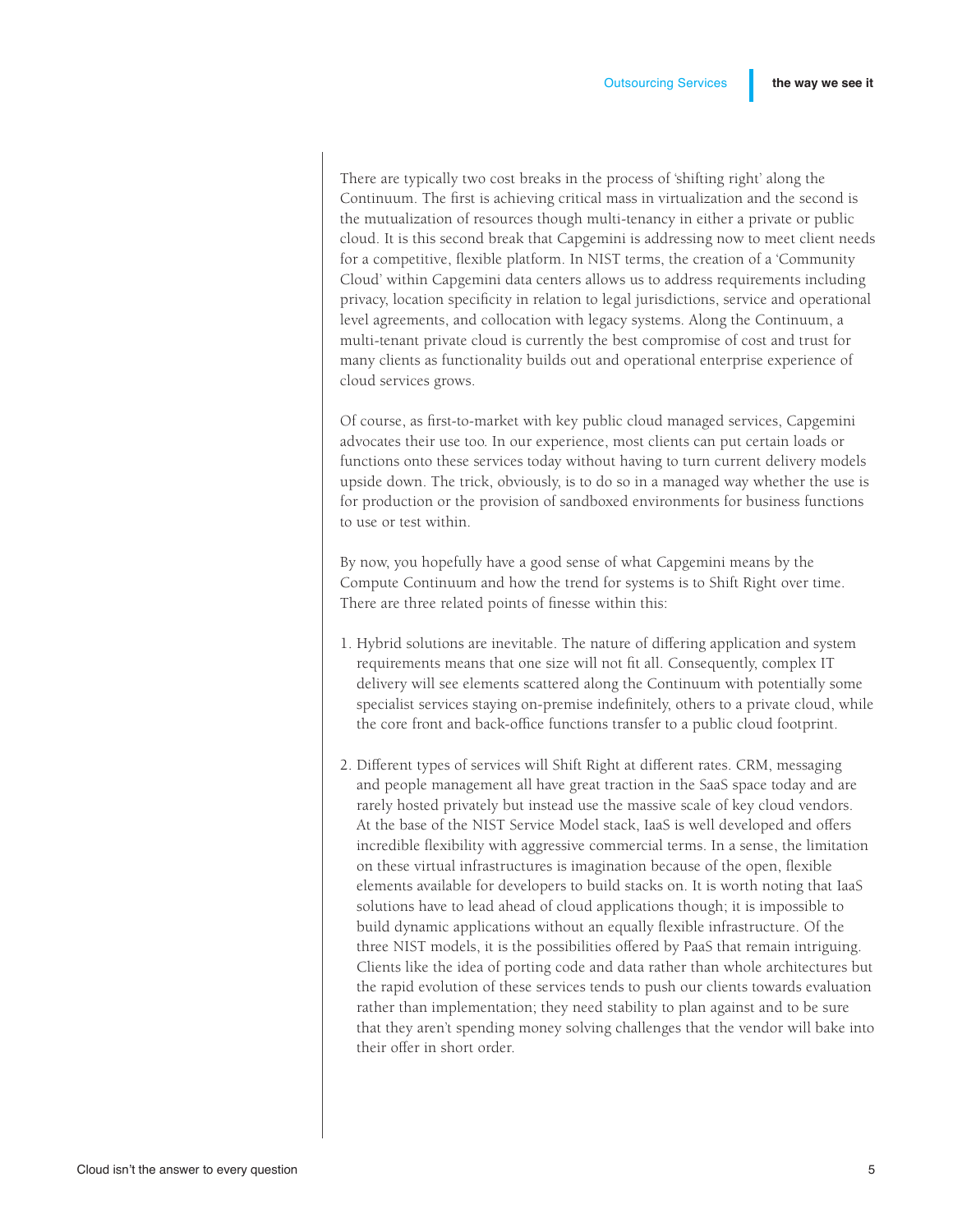3. Not all services are created equal as reflected by their pricing. Cloud definitions do not generally specify the level of granularity for service measurement. The bigger the slices of time, capacity or any other metric, the less complicated the billing tools need to be, reducing the investment that the provider needs to recoup. In contrast, bigger slices equal stability and the more stable the load on a service, the more cheaply it can be run. The greater the demand for elasticity, the more resources have to be held in standby, whose costs have to be built into the service model. Greater security or more stringent auditory requirements will also inevitably drive up costs. The list of complexities could go on but the point has been made: the better a client knows their requirements the easier it will be to select a service that is both suitable and competitive.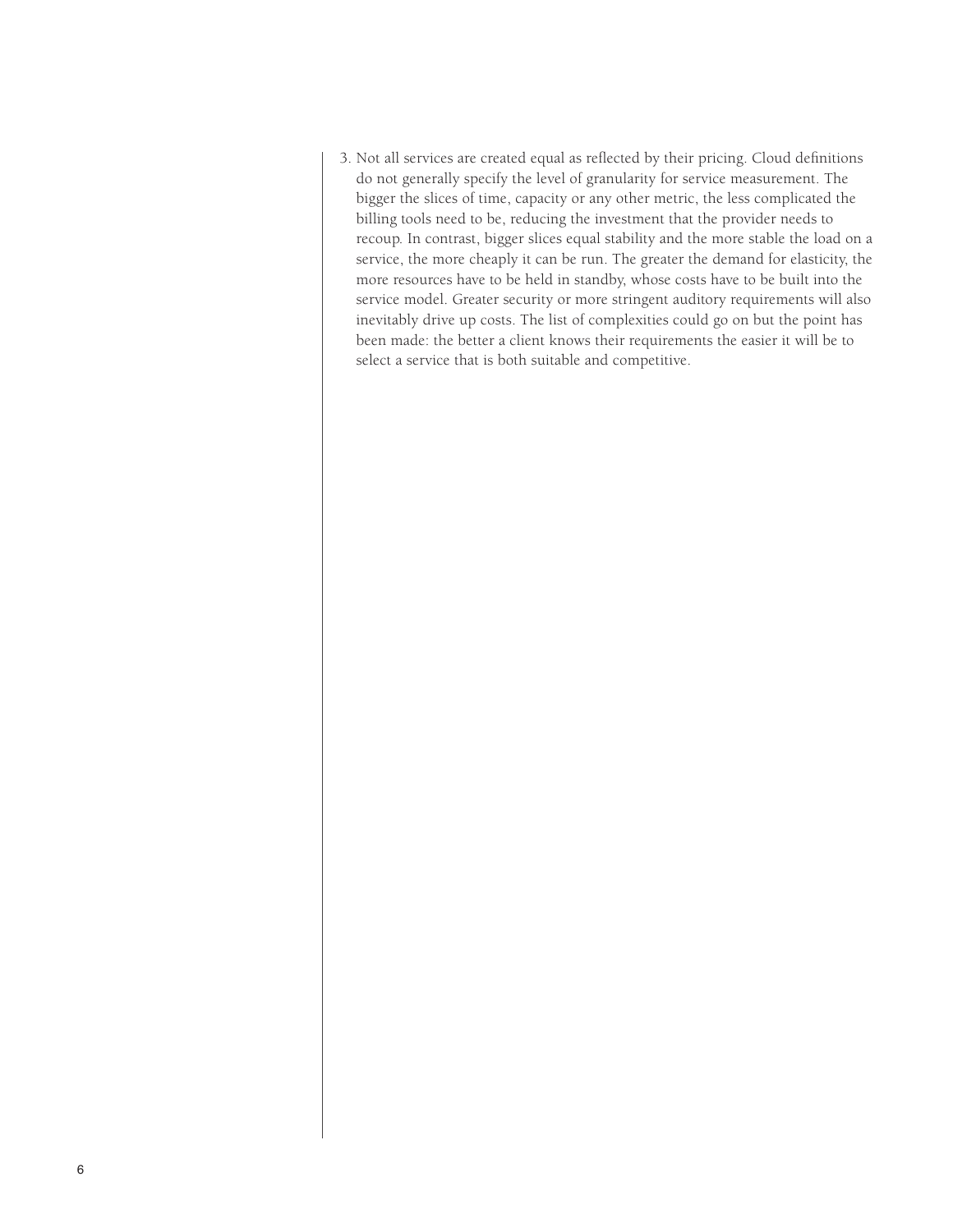## It's About the Apps

Capgemini wants to create 'graceful' applications that can scale with demand by provisioning and releasing resources as needed

Interestingly, the easy categorization of infrastructure, platform and software into a threelayer model seems to encourage consideration in discrete terms. However, as with the delivery continuum, they are not discrete in any practical sense.

Nowhere is this more noticeable than in the approach to IaaS. Naturally, the start point for many evaluations is to ask how a new product or service will let a company do what it does today for less money. Lifting and shifting loads onto an IaaS is an apparently simple model; yet, despite the initial numbers often looking attractive, teams quickly come up against challenges:

- How can the applications and services match the flexibility of the underlying infrastructure?
- Whilst very similar to normal Intel-based server architectures, public resources have subtle differences that require the stack to be tuned for best performance.
- If moving production environments how is continuity maintained?
- What are the regulatory, security and privacy issues?

Consequently, there's a rapid reversion to the evaluation criteria applied for test and development, storage, and other less complex services. The limitation of this approach is that the proportion of a complete estate that can be migrated unmodified onto an IaaS is small compared to the whole. As such, the savings, though good on a like-for-like basis, are marginal on total expenditure.

Although this reversion to the lowest common denominator is understandable for clarity in comparison, it cannot change the fact that the move to cloud is about applications. Businesses don't buy resources for fun but to run applications on them. This makes an Application Portfolio Strategy essential. CIOs can prioritize their business' IT evolution on different vectors. Amongst others:

- by functions that will benefit most from the flexibility of cloud enablement;
- by the applications re-platformed most simply; or
- by services already architected for commodity Windows and Linux stacks.

There is a risk, however, that an Application Portfolio Strategy will prioritize quick wins at the cost of avoiding the bigger but more profound mid- to long-term issues. This can hide some potential benefits of the Shift Right because the more difficult services are never fully evaluated.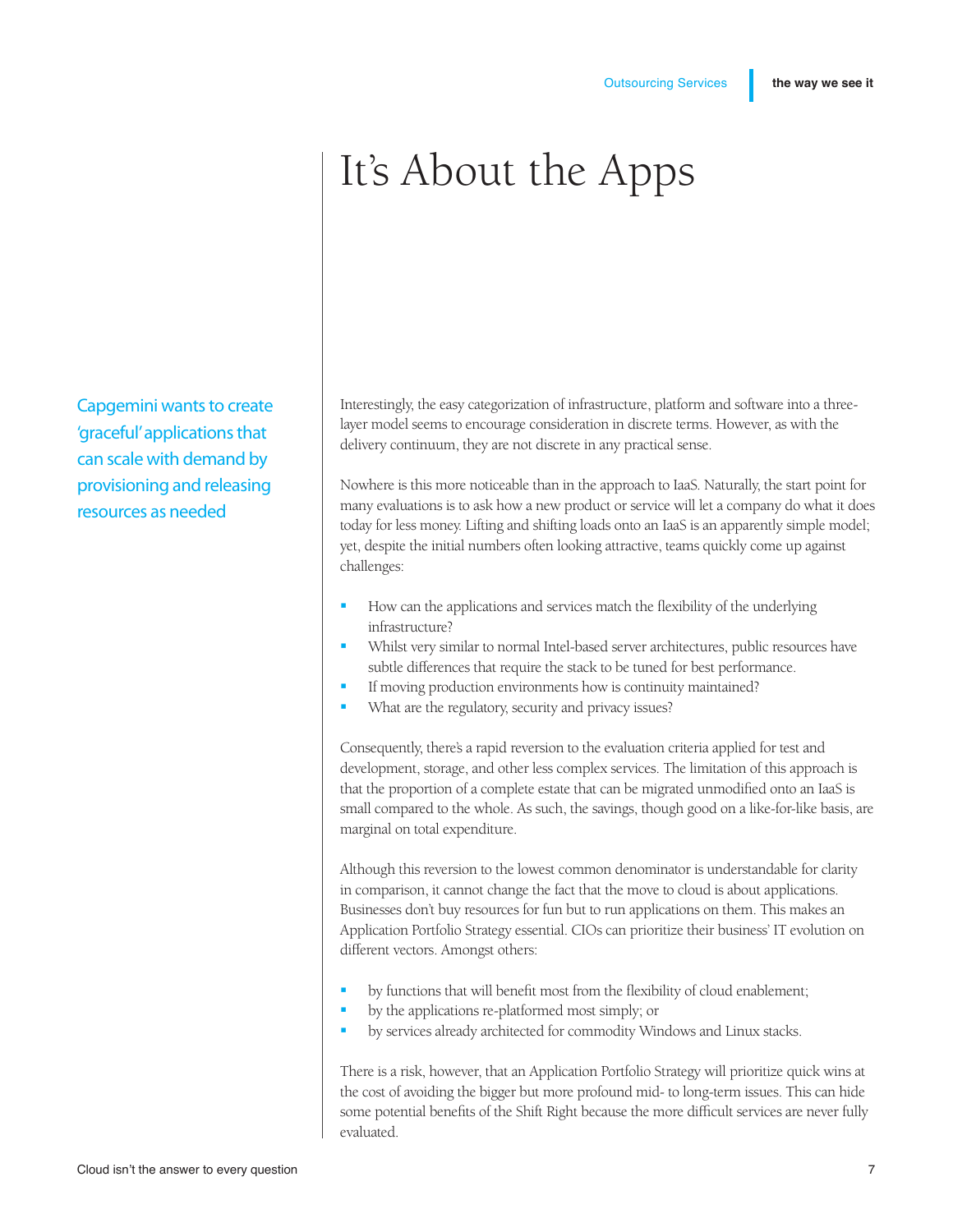As an example, when working with clients on their application portfolios, Capgemini normally finds considerable ongoing investment in legacy services. Indeed, older applications and their associated hardware have been remarkably sticky. Amongst other reasons, a key stumbling block has concerned capital expenditure needed for new infrastructure. Implicitly (and sometimes explicitly), however, every definition of cloud services excludes capital expenditure on the service in favor of consumption-based pricing. By removing capex as a barrier and making it easy to limit the cost of testing, the business case to refresh more difficult applications gets easier to formulate and more compelling.

Beyond the particular apps that will be good candidates for direct migration, the portfolio as a whole needs a strategy built around a staged migration.

- Re-platforming
- **Modernization**
- Re-architecting

In simple terms, Capgemini sees re-platforming as migration to commodity infrastructure – most likely Linux on Intel though perhaps Windows too, where significant application rework is not necessary. With efficient employment of capital ever in mind, the standard target today is a virtualized environment. Subsequently, the modernization and rearchitecting of the applications is an inextricably linked process; one cannot happen without an awareness of the other.

#### **GRACEFUL APPLICATIONS**

Capgemini's target is to create clear portable code or implementations that are not just cloud aware but that are able to be part of an intelligent feedback loop with the underlying infrastructure. We want to create 'graceful' applications that can scale with demand by provisioning and releasing resources as needed.

Graceful applications are the way that Capgemini's clients will maximize their return through these services' tight linkage of demand with costs and revenues. This, quite evidently, makes it easier to manage the old rule of a business bringing in more revenue than it spends.

#### **THE NEW NEW THING**

So far, this section has looked at existing portfolios. It is important to also be aware of the persuasive arguments that the most critical client value is to be found in exploiting what might be called the 'new new' thing: to build solutions that were hitherto impossible for technological or monetary reasons. Anecdotes exist about pharmaceutical companies running up large grids temporarily for trials where the capital investment would previously have made the business case very difficult. Amazon Web Services talks about financial service companies using Monte Carlo simulations to better evaluate risk. *The New York Times* is on the record for converting 4TB of back catalogue scans into 11 million PDFs inside 24 hours for around \$240. In identifying what these new applications might solve, looking to issues frustrating the business is usually a rich seam. Spotting that genuinely new killer offer, however, is much more of an art…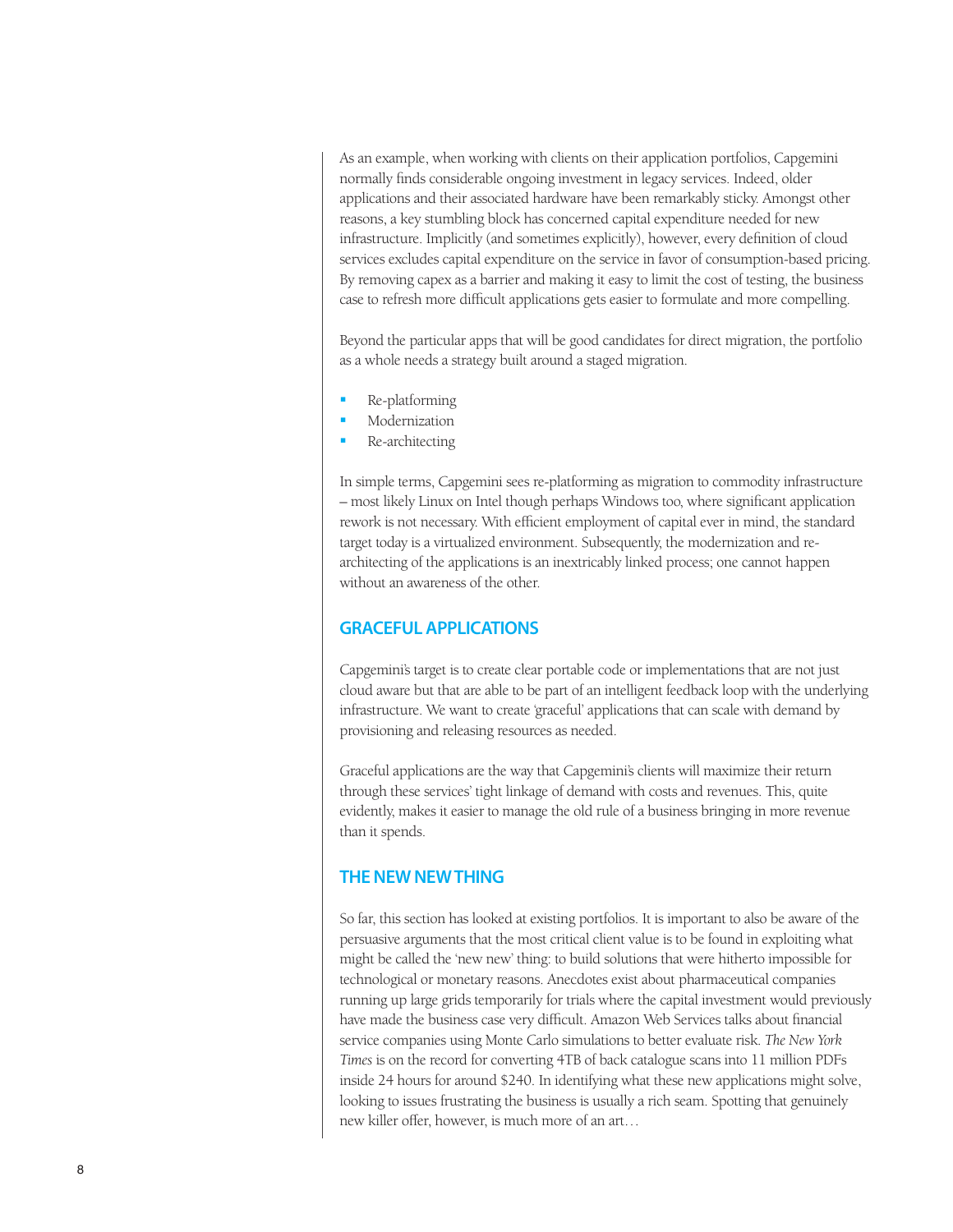## Cloud Service Integration

Our Enterprise Architects refine the nuances of building in clouds to account for things like the overheads of virtualization, the latencies involved in different service components, and how new, cloud-specific services can be taken advantage of

Cloud is not a standalone proposition. As a multi-disciplinary company with both Technology and Outsourcing service lines, Capgemini is building extensions to its services portfolio that encompass cloud delivery wherever it makes sense. We have not, as Forrester Research so eloquently put it, 'cloud washed' everything that we do because most of a client's engagement with us is around more established solutions. Likely as not, that is no great surprise and our client demand acts as another proof point for the concept of the Compute Continuum.

Where Capgemini does offer cloud services the practical advantage is that upwards of 70% of the requirement is typically based on tried and tested competencies. Nothing about taking a cloud service obviates the requirements for:

- competent program and project management;
- system-wide risk management and security services;
- experienced deployment skills;
- established product expertise;
- ITIL-based service management;
- change management and help desk services;
- extensive experience with enterprise clients.

Of the remaining 30%, broadly 20% is an extension to existing skills, like the way that our Enterprise Architects refine the nuances of building in clouds to account for things like the overheads of virtualization, the latencies involved in different service components, and how new, cloud-specific services can be taken advantage of. Overall, entirely new skills represent by far the smallest element of a client's service.

This practical approach was drawn together in the launch of a Capgemini initiative called Infostructure Transformation Services (ITS) at the start of 2010. The initiative aligns expertise embedded in our service lines to enable clients to work on various levels as they evolve their services – particularly to define how to take immediate tactical advantage of emerging technologies whilst formulating an overall cloud strategy. In this, ITS envisages a three stage evolution relevant to this paper:

- data center optimization;
- virtualization; and
- cloud computing and services.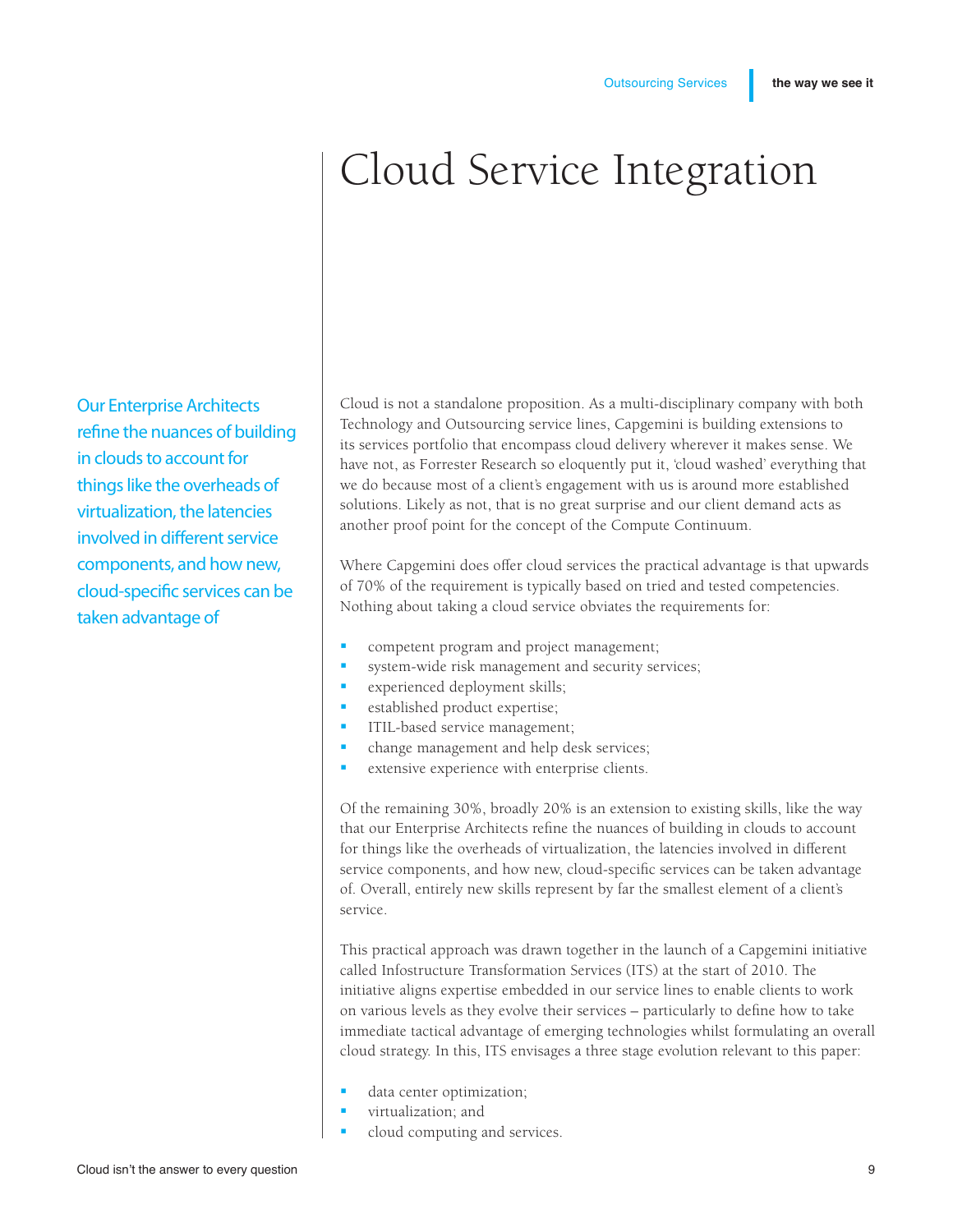In March 2010 at the London Cloud Computing Congress, two enterprise adopters of private and public cloud services made it clear that cloud should not be the top of a CIO's hit list if existing services had not been optimized onto a virtual server estate. Not a very thick slice of industry opinion of course but a useful, objective comment nevertheless that synchronizes with the ITS approach.

Although Capgemini's client engagements cover a mix of project and lifecycle work, the common core value is the way that our experience across many clients is being mutualized so that any one client can benefit from the sum of our knowledge. Moreover, that experience is not within a discrete section of an enterprise estate but part of an overall library of established and maturing technologies and practices.

An example of that evolving best practice is the guidance of our architectural staff on the segmentation of our clients' back-end systems. Currently, management systems and SLAs are applied as a blanket across many of our clients' estates. We contend that as systems become distributed along the Continuum this is not the best use of resources. Going forward, there should be greater granularity; not every system needs to be managed as tightly or be as available as every other. Built the right way, the failure of nodes should be irrelevant because of the tolerance in the architecture – meaning that SLAs also have to evolve. The template would be desktop and workplace services where industry best practice already differentiates between a machine operator and the CEO, whether in terms of equipment, support hours, or responsiveness. This approach lends itself well to the Shift Right vision, where it is easy to envisage loosely coupled, non-critical systems moving fast to the right with considerably lower management system complexity in the destination environments. Capgemini already has a client who would have traditionally followed this single management model but, after conversation with us, has moved their SAP development environment onto a public cloud infrastructure which is managed solely through exception.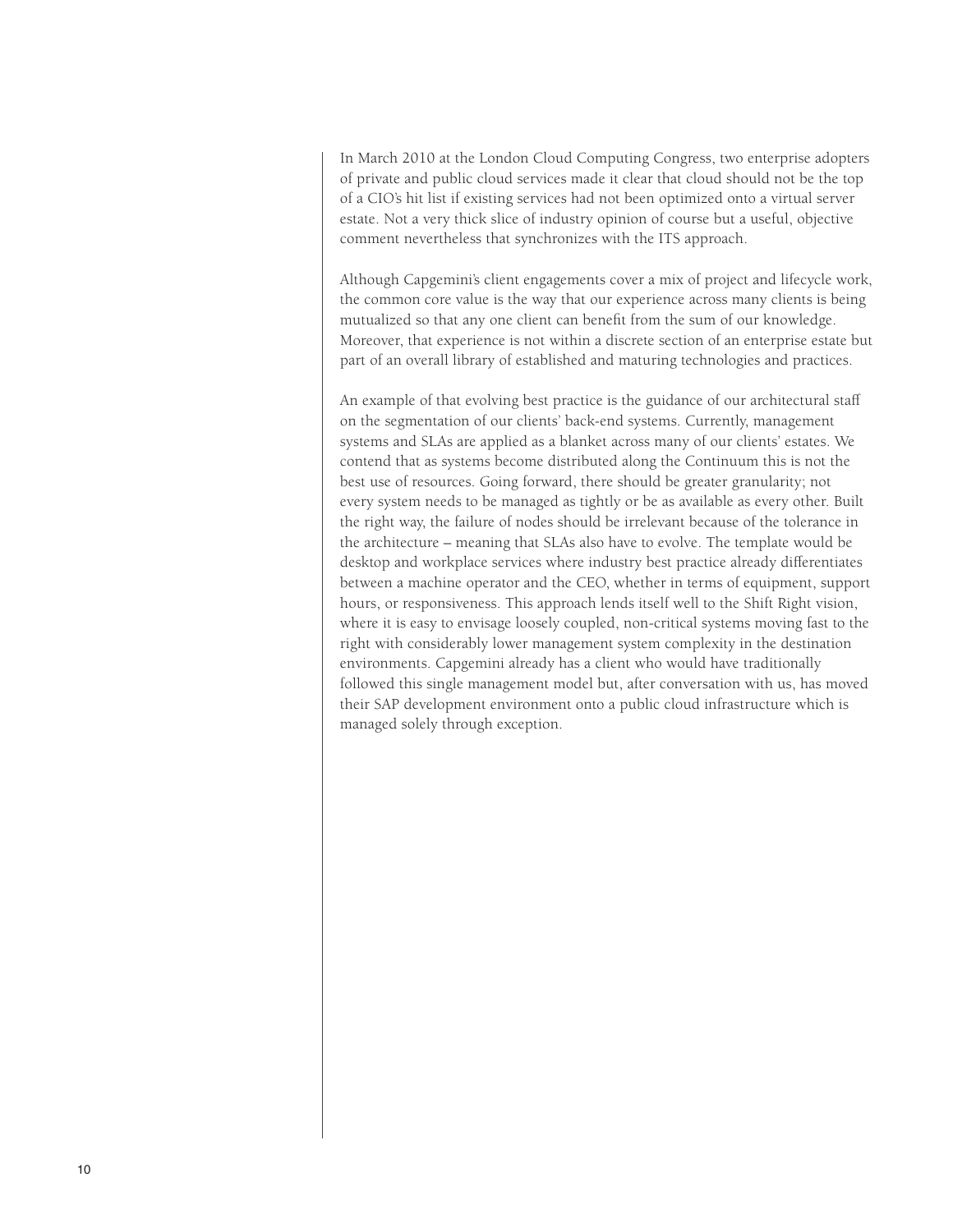### Summary

- <sup>■</sup> Client buying criteria based on current economic expectations have driven providers past the tipping point for adoption of cloud in their service portfolios.
- § Cloud services are not a binary decision, clients can pick and choose the delivery model and service location on private or public resources that meets their needs.
- Many services will inevitably shift right from private, dedicated to public, mutualized solutions.
- Migrating inflexible applications onto flexible infrastructure only saves money from virtualization and maybe mutualization. The real benefits are in graceful apps that can autonomically scale based on load.
- There are many providers of discrete services. There is value in considering a partner with deep enterprise experience and familiarity across mature systems as well as emerging technologies.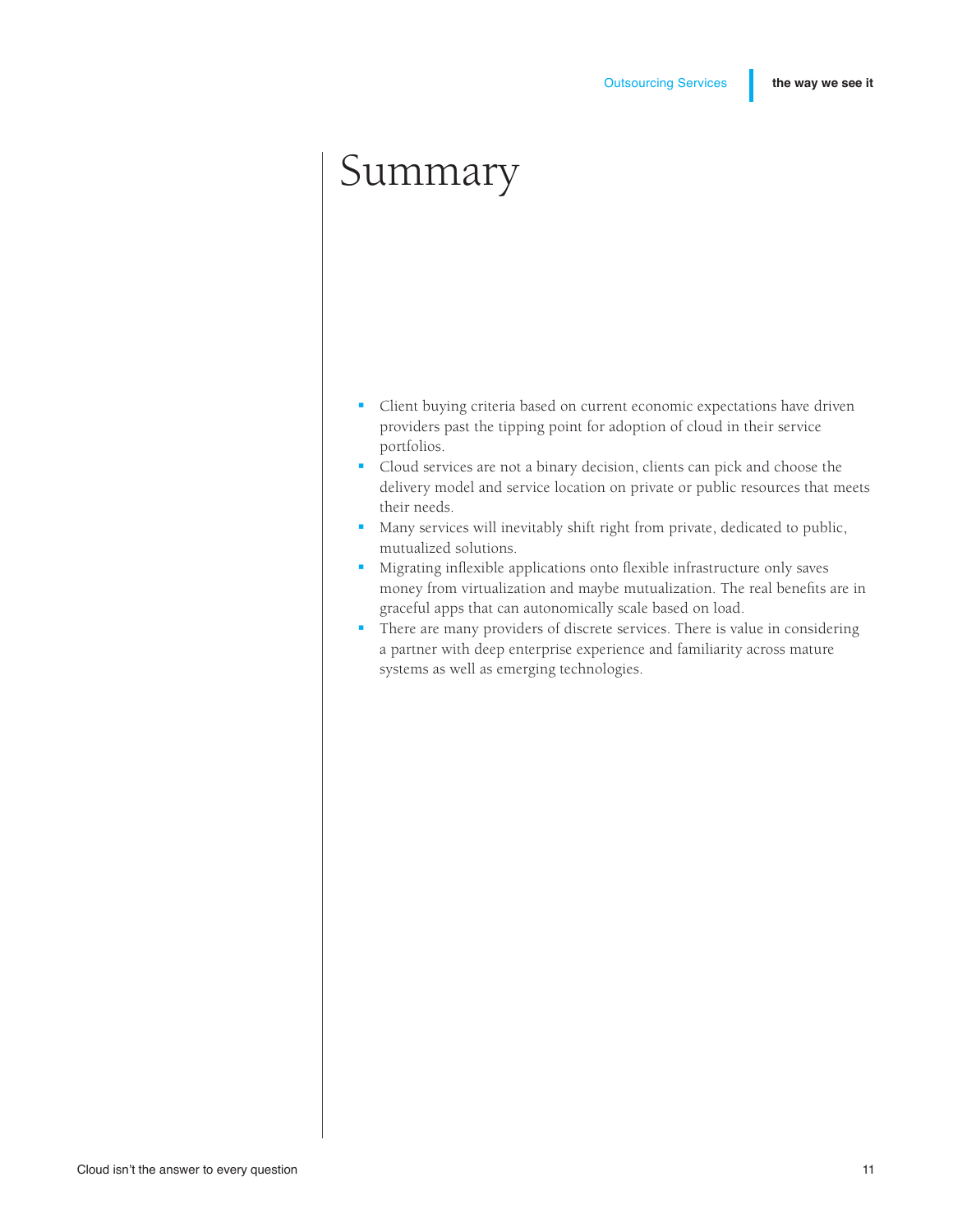### Recommendations

- Do not plan discrete cloud migrations at the expense of estate-wide consolidation and/or virtualization.
- Make a point of considering cloud services as an answer in all decommission and rebuild situations when infrastructure, systems or applications reach end of life.
- Make re-platforming proprietary or legacy applications a priority.
- Assume that messaging, CRM and HR are bound for the cloud.
- Do examine requirements that would apply to mutualized services such as jurisdiction, privacy and SLAs.
- Our client base would suggest that the best services to consider building or moving to a cloud base are:
	- email, calendaring and collaboration;
	- CRM and sales force automation;
	- other front-office or consumer-facing applications;
	- web portals and web consumed applications;
	- static storage, archival, information lifecycle management;
	- analytics / search services;
	- massive, dynamic / volatile processing tasks;
	- compliance services.
- Build an Application Portfolio Strategy with a target of making key, variable load applications more graceful.
- Engage the business to help bring common minimum standards to directly procured services.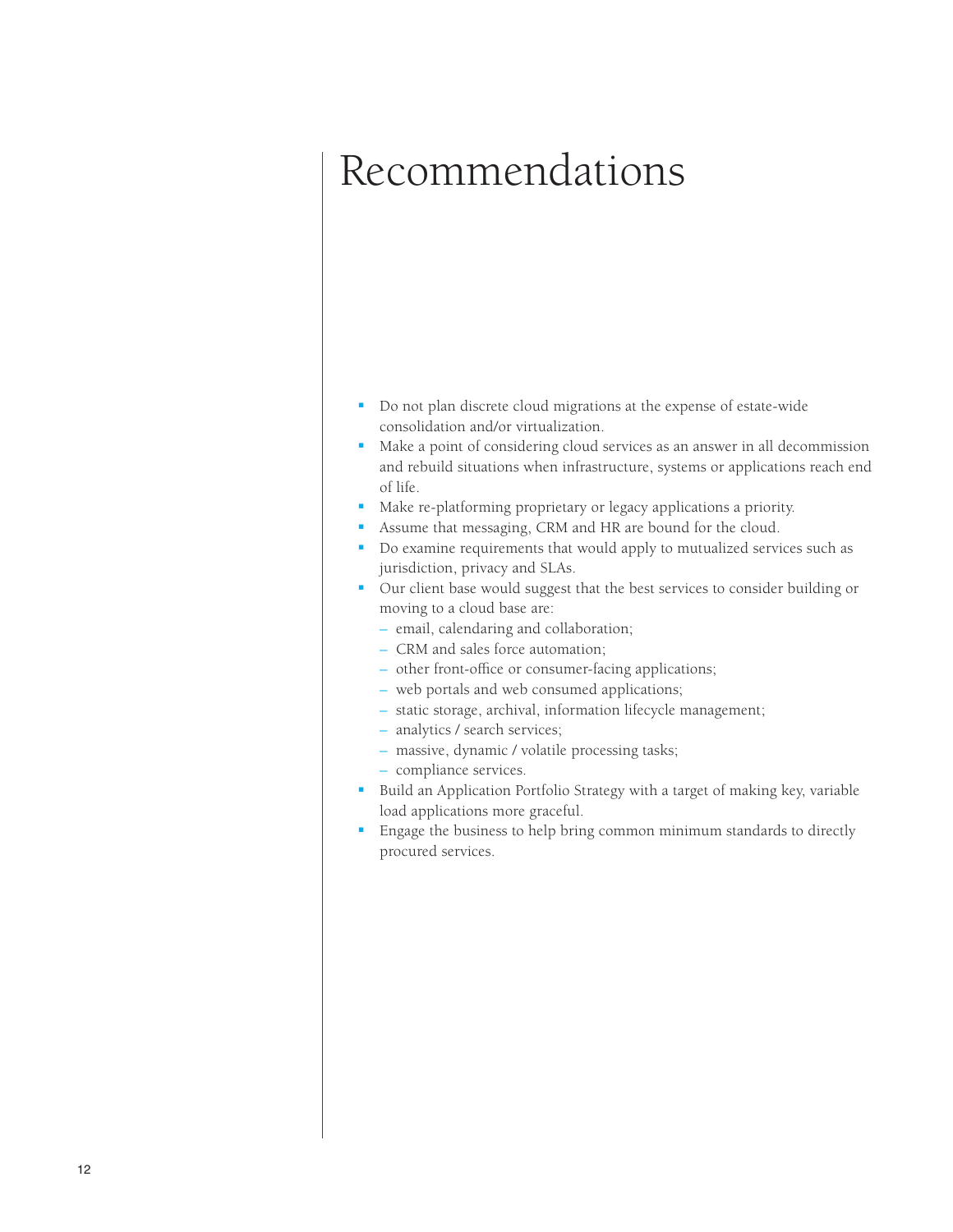

### About Capgemini and the Collaborative Business Experience

Capgemini, one of the world's foremost providers of consulting, technology and outsourcing services, enables its clients to transform and perform through technologies. Capgemini provides its clients with insights and capabilities that boost their freedom to achieve superior results through a unique way of working, the Collaborative Business Experience<sup>™</sup>. The Group relies on its global delivery model called Rightshore®,

which aims to get the right balance of the best talent from multiple locations, working as one team to create and deliver the optimum solution for clients. Present in more than 30 countries, Capgemini reported 2009 global revenues of EUR 8.4 billion and employs 90,000 people worldwide.

More information is available at www.capgemini.com